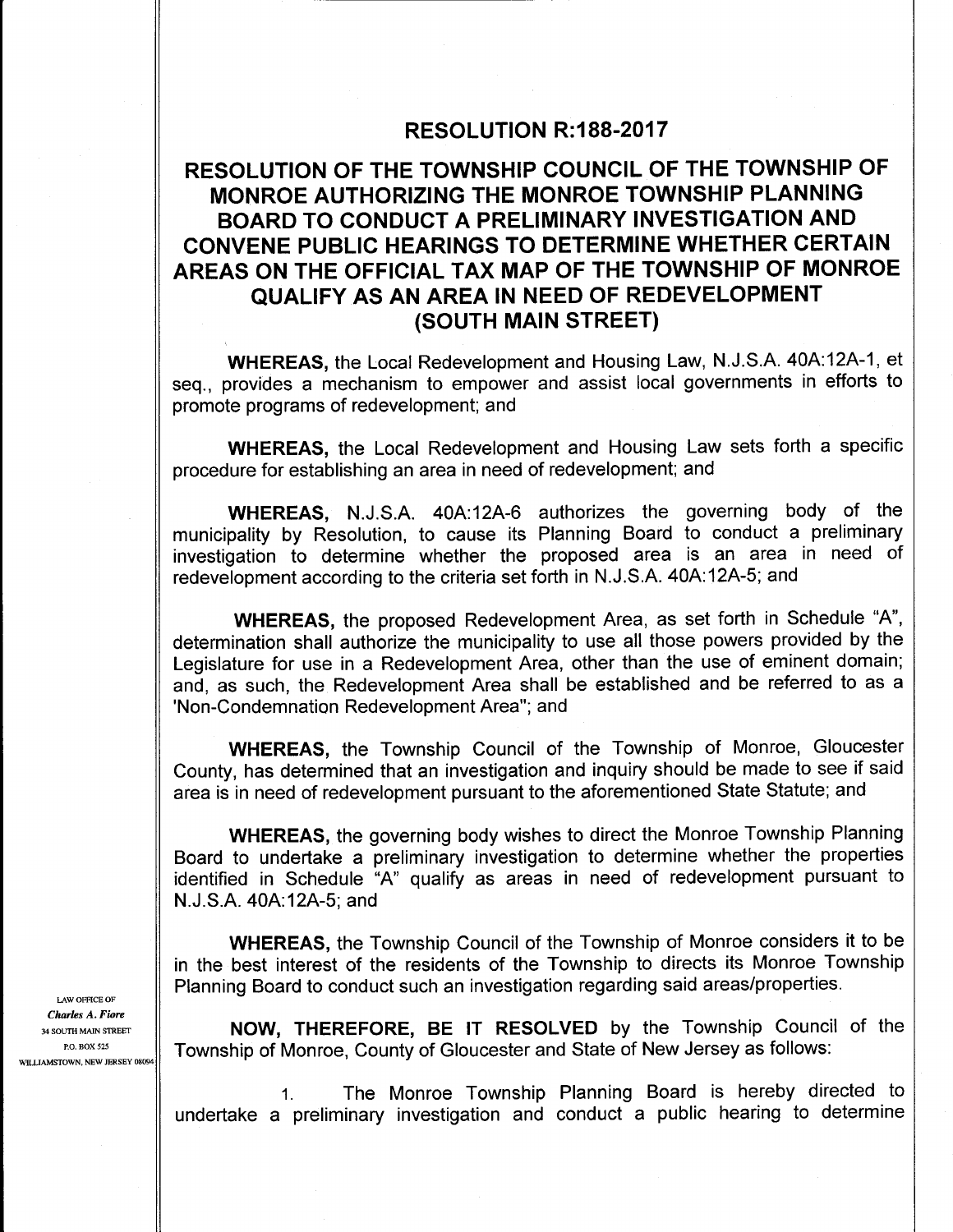### RESOLUTION R: 188-2017

# RESOLUTION OF THE TOWNSHIP COUNCIL OF THE TOWNSHIP OF MONROE AUTHORIZING THE MONROE TOWNSHIP PLANNING BOARD TO CONDUCT A PRELIMINARY INVESTIGATION AND CONVENE PUBLIC HEARINGS TO DETERMINE WHETHER CERTAIN AREAS ON THE OFFICIAL TAX MAP OF THE TOWNSHIP OF MONROE QUALIFY AS AN AREA IN NEED OF REDEVELOPMENT SOUTH MAIN STREET)

whether the areas described in Schedule "A" are a " Non- Condemnation Redevelopment Area such that the municipality may use all those powers provided by the Legislature for use in a Redevelopment Area", other than the use of eminent domain, according to the criteria set forth in N. J. S.A. 40A: 12A- 1, et seq.; and

2. The staff of the Monroe Township Planning Board and its consultants are hereby directed to assist the Monroe Township Planning Board in conducting the area in need of redevelopment investigation; and

3. The Township Clerk shall forward a copy of this Resolution to the Chairman and Secretary of the Monroe Township Planning Board for immediate action; and

4. The preliminary investigation, once completed, shall be submitted to the Township Council for review and approval in accordance with the provisions of the Redevelopment and Housing Law, N.J.S.A. 40A:12A-1, et seq.

ADOPTED at a meeting of the Township Council of the Township of Monroe on July 24, 2017.

TOWNSHIP OF MONROE

Butall

CNCL. PRES., BART MCILVAINE

**ATTEST:** NAAN

TWP. CLERK, SUSAN McCORMICK, RMC OR DEPUTY CLERK, SHARON WRIGHT, RMC

LAW OFFICE OF Charles A. Fiore 34 SOUTH MAIN STREET P.O. BOX 525 WILLIAMSTOWN, NEW JERSEY 08094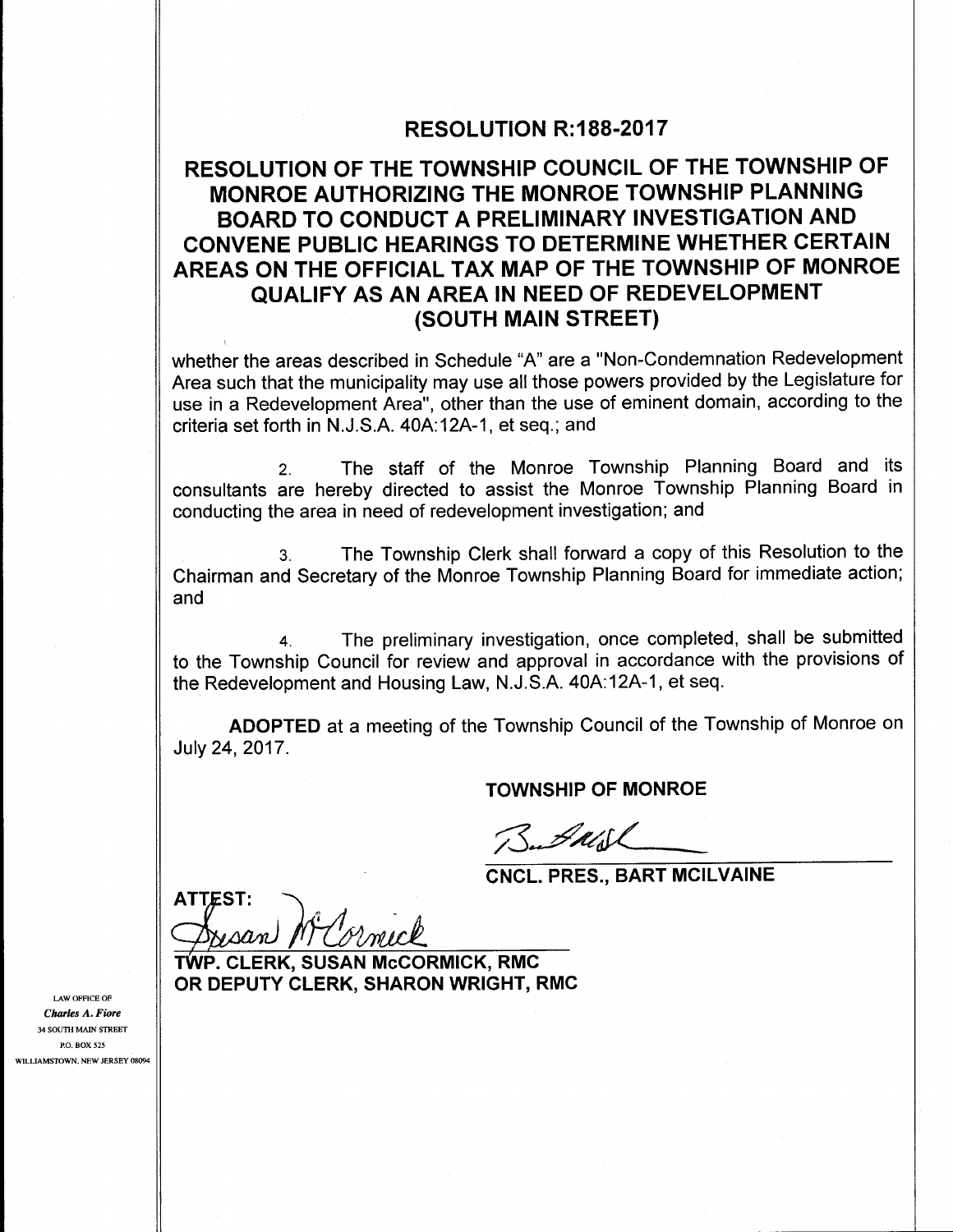### RESOLUTION R: 188-2017

# RESOLUTION OF THE TOWNSHIP COUNCIL OF THE TOWNSHIP OF MONROE AUTHORIZING THE MONROE TOWNSHIP PLANNING BOARD TO CONDUCT A PRELIMINARY INVESTIGATION AND CONVENE PUBLIC HEARINGS TO DETERMINE WHETHER CERTAIN AREAS ON THE OFFICIAL TAX MAP OF THE TOWNSHIP OF MONROE QUALIFY AS AN AREA IN NEED OF REDEVELOPMENT SOUTH MAIN STREET)

#### CERTIFICATION OF CLERK

The foregoing resolution was duly adopted at a special meeting of the Township Council of the Township of Monroe held on the 24th day of July <sup>2017</sup> at the Municipal Building, 125 Virginia Avenue, Williamstown, New Jersey 08094.

112PvinicA.

TWP. CLERK, SUSAN McCORMICK, RMC OR DEPUTY CLERK, SHARON WRIGHT, RMC

### ROLL CALL VOTE

|                       | Aye | Nay | Abstain | Absent. |
|-----------------------|-----|-----|---------|---------|
| Cncl Dilks            |     |     |         |         |
| Cncl. DiLucia         |     |     |         |         |
| Cncl. Garbowski       |     |     |         |         |
| Cncl Heffner          |     |     |         |         |
| Cncl. Marino          |     |     |         |         |
| Cncl. Miller          |     |     |         |         |
| Cncl. Pres. McIlvaine |     |     |         |         |
| <b>TALLY:</b>         |     |     |         |         |

LAW OFFICE OF Charles A. Fiore 34 SOUTH MAIN STREET P.O. BOX 525 WILLIAMSTOWN, NEW JERSEY 08094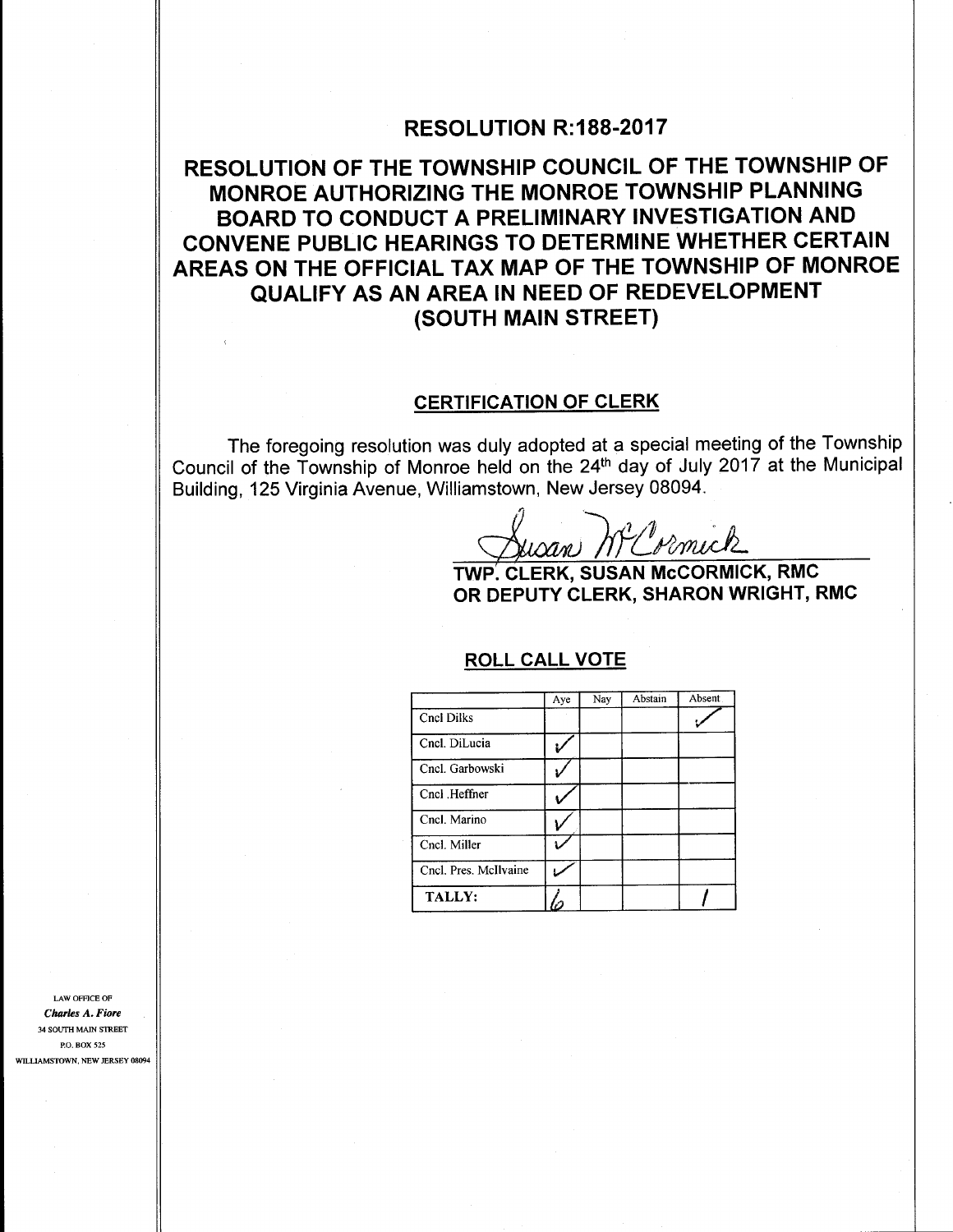| S. Main Street Preliminary Investigation Study Area |                         |                   |         |       |
|-----------------------------------------------------|-------------------------|-------------------|---------|-------|
| <b>Block</b>                                        | Lot                     | <b>Address</b>    | Zone ID | Owner |
| 1807                                                | 29                      | 8 N Main St       |         |       |
| 1810                                                | 8                       | 52 S Main St      |         |       |
| 1810                                                | 9                       | 34 S Main St      |         |       |
| 1810                                                | 10                      | 12 S Main St      |         |       |
| 3204                                                | 9                       | 402 S Main St     |         |       |
| 3204                                                | 13                      | 420 S Main St     |         |       |
| 3204                                                | 14                      | 428 S Main St     |         |       |
| 3204                                                | 15                      | 428 S Main St     |         |       |
| 3205                                                | 3                       | 320 S Main St     |         |       |
| 3205                                                | 4                       | 30 Hall St        |         |       |
| 3205                                                | 5                       | 306 S Main St     |         |       |
| 3205                                                | 6                       | 328 Main St       |         |       |
| 3205                                                | 7                       | 334 S Main St     |         |       |
| 3205                                                | 8                       | 344 S Main St     |         |       |
| 3205                                                | 9                       | 348 Main St       |         |       |
| 3205                                                | 10                      | 354-56 S Main St  |         |       |
| 3205                                                | 11                      | 362 S Main St     |         |       |
| 3205                                                | 12                      | 370 S Main St     |         |       |
| 3205                                                | 13                      | 372 S Main St     |         |       |
| 3205                                                | 14                      | 382 S Main St     |         |       |
| 3205                                                | 19                      | 25 Washington Ave |         |       |
| 3205                                                | 20                      | 33 Washington Ave |         |       |
| 3205                                                | 25                      | 345 Clinton Ave   |         |       |
| 3205                                                | 28                      | Off Main St       |         |       |
| 3206                                                | 8                       | 206-210 Main St   |         |       |
| 3206                                                | 9                       | 220 Main St       |         |       |
| 3206                                                | 10                      | 230 S Main St     |         |       |
| 3206                                                | 11                      | 246 S Main St     |         |       |
| 3206                                                | 12                      | 266 S Main St     |         |       |
| 3207                                                | 10                      | 108 S Main St     |         |       |
| 3207                                                | $\overline{11}$         | 114 S Main St     |         |       |
| 3207                                                | 13                      | 156 Main St       |         |       |
| 3301                                                | 12                      | 500 S Main St     |         |       |
| 3301                                                | 13                      | 502 S Main St     |         |       |
| 3301                                                | 14                      | 508 S Main St     |         |       |
| 3301                                                | 15                      | 514 Main St       |         |       |
| 3301                                                | 16                      | 520 S Main St     |         |       |
| 3302                                                | $\overline{2}$          | 604 S Main St     |         |       |
| 3302                                                | $\overline{\mathbf{3}}$ | 600 S Main St     |         |       |
| 3302                                                | 4                       | 610 S Main St     |         |       |
| 3302                                                | 5                       | 622 S Main St     |         |       |
| 3302                                                | $\bf 6$                 | Main St           |         |       |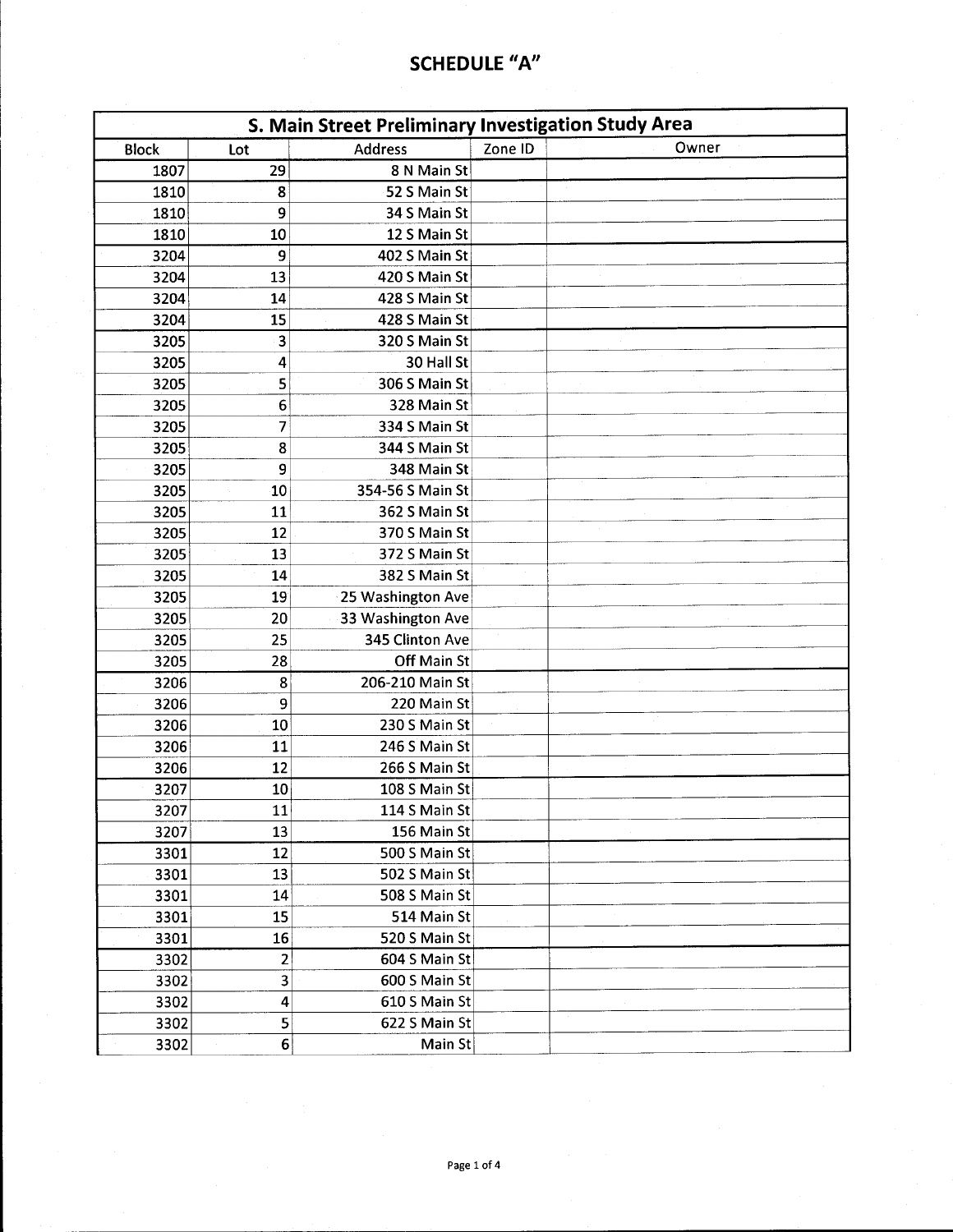| <b>Block</b> | Lot                     | <b>Address</b>      | Zone ID | Owner |
|--------------|-------------------------|---------------------|---------|-------|
| 3302         | 7                       | 628 Main St         |         |       |
| 3302         | 8                       | 632 S Main St       |         |       |
| 3302         | 9                       | S Main St           |         |       |
| 3302         | 10                      | 704 S Main St       |         |       |
| 3302         | 11                      | 712 S Main St       |         |       |
| 3302         | 12                      | Main St             |         |       |
| 11601        | 1                       | 401 S Main St       |         |       |
| 11601        | 3                       | 405 S Main St       |         |       |
| 11601        | 4                       | 409 S Main St       |         |       |
| 11601        | 5                       | 425 Main St         |         |       |
| 11601        | 6                       | 427 Main St         |         |       |
| 11601        | 7                       | 431 Main St         |         |       |
| 11601        | 8                       | 30 Library St       |         |       |
| 11601        | 9                       | 26 Library St       |         |       |
| 11601        | 10                      | 20 Library St       |         |       |
| 11602        | $\mathbf{1}$            | <b>Library St</b>   |         |       |
| 11602        | $\overline{\mathbf{c}}$ | <b>Water St</b>     |         |       |
| 11602        | 3                       | 410 Bluebell Rd     |         |       |
| 11602        | 4                       | 412 Bluebell Rd     |         |       |
| 11602        | 5                       | 418 Bluebell Rd     |         |       |
| 11602        | 6                       | 420 Bluebell Rd     |         |       |
| 11602        | 7                       | 428-430 Bluebell Rd |         |       |
| 11602        | 8                       | 440 Bluebell Rd     |         |       |
| 11602        | 9                       | 101 Chestnut St     |         |       |
| 11603        | $\mathbf 1$             | 503 Main St         |         |       |
| 11603        | $\overline{\mathbf{c}}$ | 509 Main St         |         |       |
| 11603        | 3                       | 515 S Main St       |         |       |
| 11603        | 4                       | 519 S Main St       |         |       |
| 11603        | 5                       | 525 S Main St       |         |       |
| 11603        | 6                       | 529-531 Main St     |         |       |
| 11603        | 7                       | 125 Virginia Ave    |         |       |
| 11603        | 8                       | 125 Virginia Ave    |         |       |
| 11603        | 9                       | 125 Virginia Ave    |         |       |
| 11603        | $10\,$                  | 125 Virginia Ave    |         |       |
| 11603        | 11                      | 125 Virginia Ave    |         |       |
| 11603        | 12                      | 100 Chestnut St     |         |       |
| 11603        | 13                      | 100 Chestnut St     |         |       |
| 11603        | 14                      | 512 Bluebell Rd     |         |       |
| 11603        | 14.01                   | 510 Bluebell Rd     |         |       |
| 11603        | 15                      | 112 Chestnut St     |         |       |
| 11603        | 15.01                   | 114 Chestnut St     |         |       |
| 11603        | 16                      | 100 Chestnut St     |         |       |
| 11603        | 17                      | 100 Chestnut St     |         |       |
| 11603        | 18                      | 100 Chestnut St     |         |       |
| 11603        | 19                      | 18 Chestnut St      |         |       |
| 11604        | $\overline{\mathbf{4}}$ | 607 S Main St       |         |       |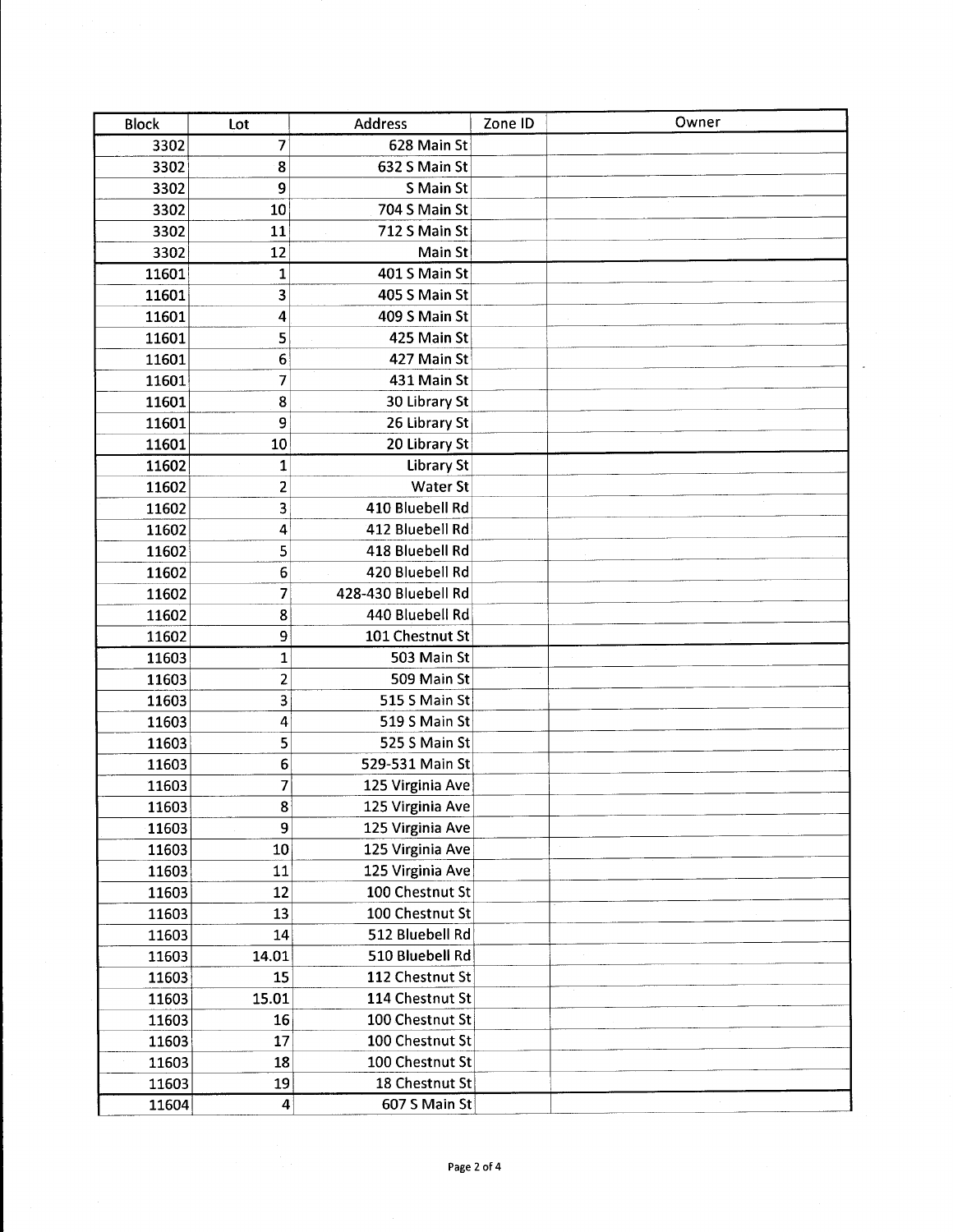| <b>Block</b> | Lot                     | <b>Address</b>      | Zone ID | Owner |
|--------------|-------------------------|---------------------|---------|-------|
| 11604        | 5                       | 615 S Main St       |         |       |
| 11604        | 6                       | 621 S Main St       |         |       |
| 11701        | 10                      | 305 S Main St       |         |       |
| 11701        | 14                      | 147 S Main St       |         |       |
| 11701        | 16                      | 229-231 Main St     |         |       |
| 11701        | 17                      | 241 Main St         |         |       |
| 11701        | 18                      | 301 Main St         |         |       |
| 11701        | 19                      | 313 Main St         |         |       |
| 11701        | 22                      | 315 Bluebell Rd     |         |       |
| 11701        | 23                      | 323 Bluebell Rd     |         |       |
| 11701        | 24                      | 329 Bluebell Rd     |         |       |
| 11701        | 25                      | 335 Bluebell Rd     |         |       |
| 11701        | 26                      | 337 Bluebell Rd     |         |       |
| 11701        | 27                      | 343 Bluebell Rd     |         |       |
| 11701        | 29                      | 351-353 Bluebell Rd |         |       |
| 11701        | 30                      | 359 Bluebell Rd     |         |       |
| 11701        | 31                      | 361 Bluebell Rd     |         |       |
| 11701        | 32                      | 367 Bluebell Rd     |         |       |
| 11701        | 33                      | 373 Bluebell Rd     |         |       |
| 11702        | $\mathbf{1}$            | 345 S Main St       |         |       |
| 11702        | $\overline{\mathbf{c}}$ | 353 S Main St       |         |       |
| 11702        | 3                       | 357 S Main St       |         |       |
| 11702        | 4                       | 363 Main St         |         |       |
| 11702        | 5                       | 369 Main St         |         |       |
| 11702        | 6                       | 373 S Main St       |         |       |
| 11702        | 7                       | 377 S Main St       |         |       |
| 11702        | 8                       | 383 Main St         |         |       |
| 11702        | 9                       | 385-387 Main St     |         |       |
| 11702        | 10                      | 11 Library St       |         |       |
| 11702        | 11                      | 13 Library St       |         |       |
| 11702        | 12                      | <b>Bluebell Rd</b>  |         |       |
| 11702        | 13                      | 354 Bluebell Rd     |         |       |
| 11702        | 14                      | 336 Bluebell Rd     |         |       |
| 11702        | 15                      | 334 Bluebell Rd     |         |       |
| 11804        | $\mathbf 1$             | 115 S Main St       |         |       |
| 11804        | 2                       | 155 S Main St       |         |       |
| 11804        | 3                       | 155 S Main St       |         |       |
| 11804        | 4                       | 159 S Main St       |         |       |
| 11804        | 5                       | 22 W Garwood Ave    |         |       |
| 11805        | 10                      | Glassboro Rd        | RG-TC   |       |
| 11806        | 1                       | 5 S Main St         |         |       |
| 11806        | 2                       | 13-17 Main St       |         |       |
| 11806        | 3                       | 27 Main St          |         |       |
| 11806        | 4                       | 47 S Main St        |         |       |
| 11902        | 21                      | 401 Bluebell Rd     |         |       |
| 11902        | 23                      | 411 Bluebell Rd     |         |       |